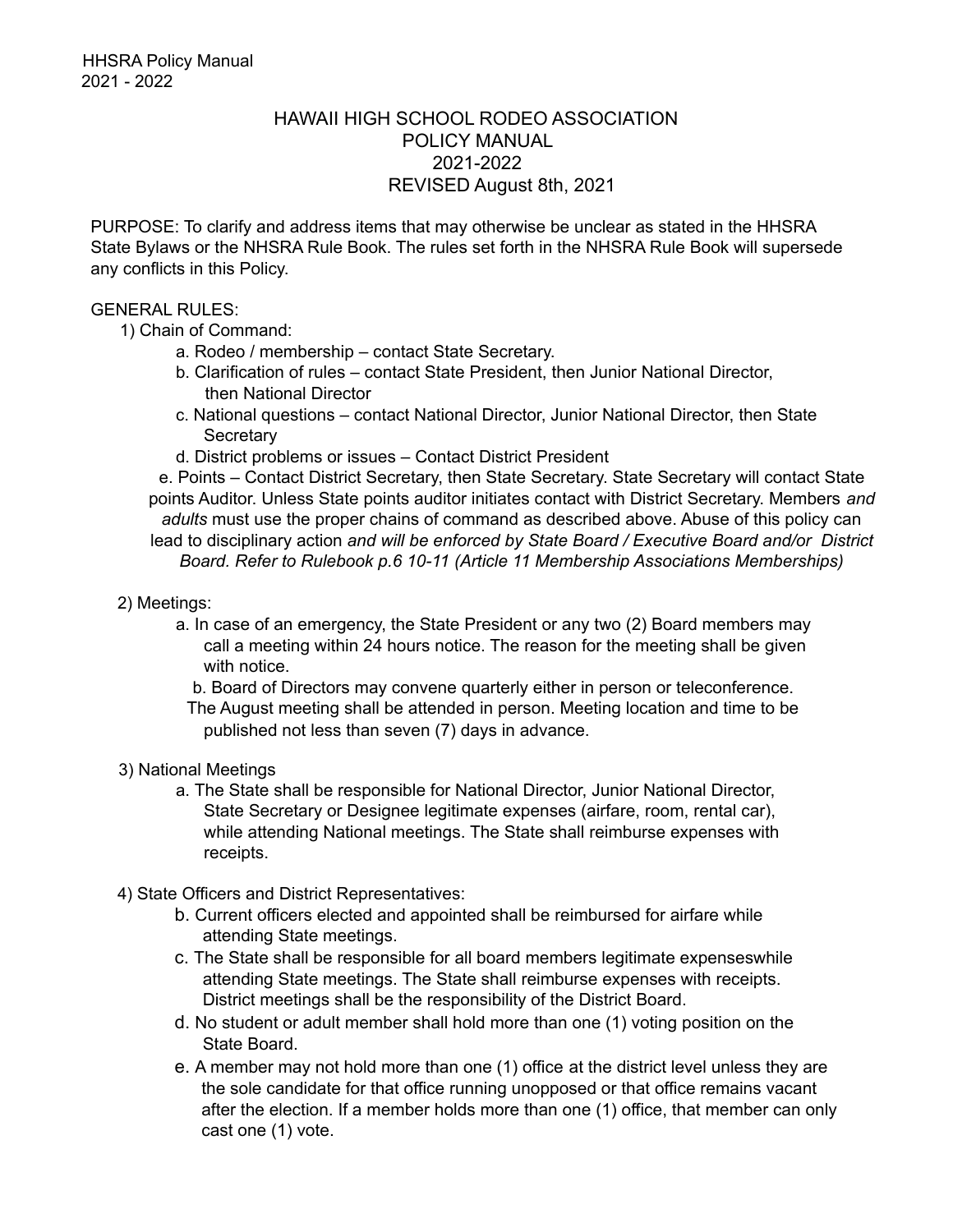- f. District shall fill vacancies in state representative positions by appointment of the full board until the next district election can be held.
- 5) Voting
	- a. Absentee Voting is only permissible at the Annual Meeting. A member entitled to vote may vote at their District Finals (Rodeo 12) with the National Director, Jr. National Director, State President, State Vice President and/or State Secretary present during voting. Member's signature on ballot must be notarized and returned by certified mail by the deadline specified on the voting packet. Ballots may be mailed collectively by certified mail.

b. District Board elections to be held at the District Finals (Rodeo 12). *c. State Vice President is responsible to coordinate all aspects of voting. d. One (1) representative in good standing from each district should be present during the counting of the ballots.*

- *e. Any candidate on the ballot should not be present during the counting of the ballots*
- *f. It will be optional for any candidate to submit a self-introductory video to be uploaded to the website, to put a face to name on the ballots.*
- g. Deadline for nominations is February 15<sup>th</sup> for State and District Positions.
- 6) Residence Change
	- a. If a student member changes district residence, member will have the option to remain in the original district for the remainder of the year. Points are not transferable.
- 7) District Transfer
	- a. Any member wishing to rodeo in a district other than their own may do so at the beginning of their rodeo season. If they wish to change districts after joining, they must submit a request to both the respective District Presidents. This shall be done when the change is after the beginning of the rodeo season. Inter- district transfers will be handled by the District Presidents. Both District Presidents must agree, or the matter must come before the State Board. Points are not transferable.
- 8) Membership Requirements
	- *a. All returning and new memberships are done on the NHSRA Member Management Portal*
	- *b. Grade and Conduct Certification Letter, Home-School verification form (if applicable) and Social Media Policy form must be sign and*

*uploaded to the membership portal.*

- c. All members must submit a current report card with their membership application **and each rodeo entry.**
- d. First year members new to association may join the HHSRA with the National High School Rodeo requirements *(passing grades in at least 70% of total classes taken)*. They will be allowed to compete until the next grading period. At that time, their grade must be a minimum 2.0GPA.
- e. A scheduled school computer generated, or school certified report card shall be sent to the district secretary and a copy sent to and approved by the State Secretary. All contestants must submit a copy of their report card with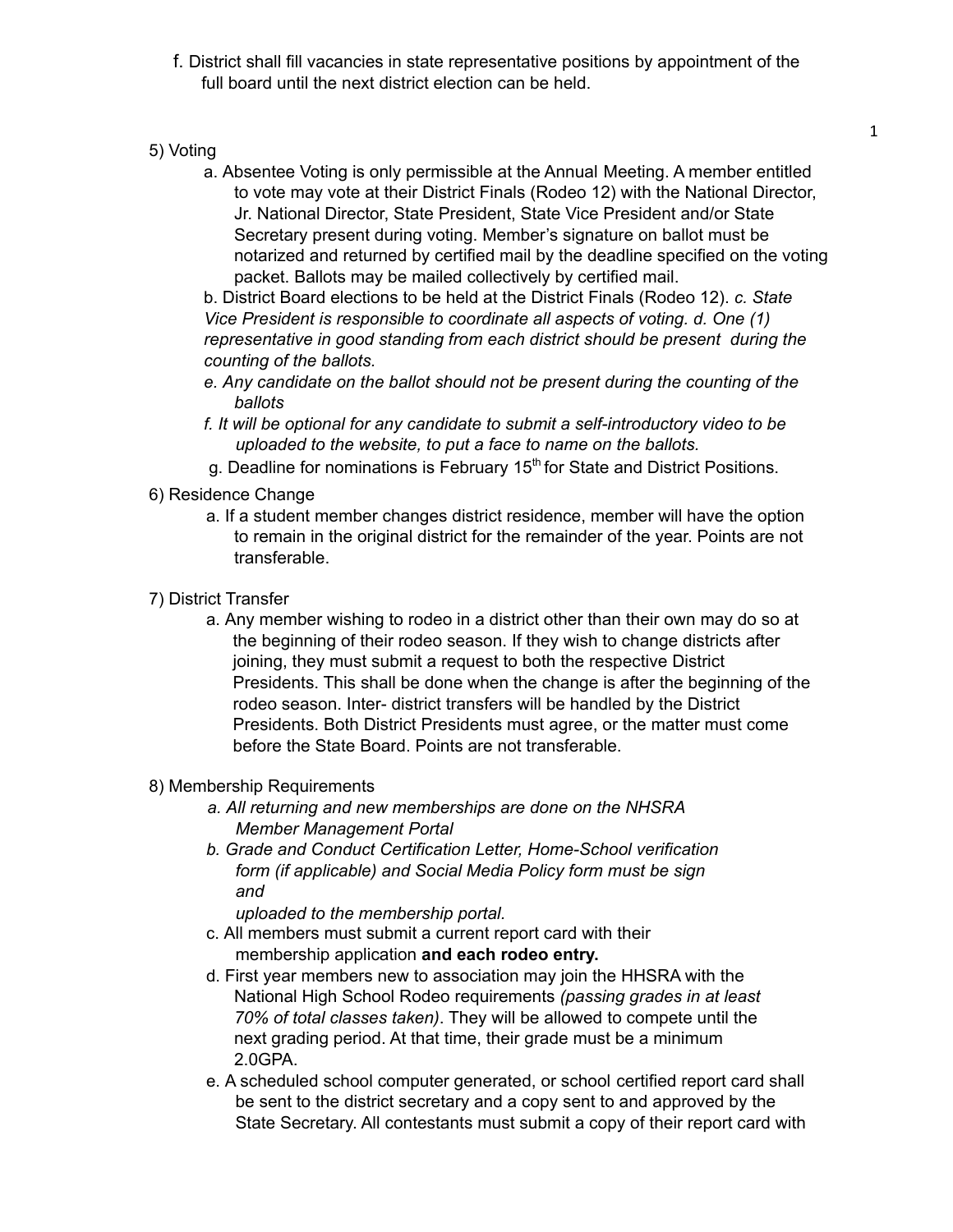a minimum 2.0 GPA prior to entering any rodeo. This includes all charter, correspondence and home school programs and must be recognized and approved with the State of Hawaii Board of Education.

f. Student eligibility is determined by the most recent passing report card, specifically defined, and determined by the most recent quarter or trimester

grade. When quarter/trimester grade not available use the semester grade. When the year-end or semester GPA is an average of the total

performance over the course of the year or semester and is not the most recent and therefore not acceptable.

- g. Passing report cards, if not submitted with rodeo entry must be in the hands of the District Secretary no later than 12 noon of the Friday prior to the rodeo. A contestant failing to adhere to this rule will be denied entry.
- h. Report card submitted to State Secretary for State Finals will be used for entry to National Finals Rodeo.
- i. When a rodeo is postponed and a designated rainout date is used, contestant's eligibility to enter that rodeo is determined by their academic standing on the original scheduled rodeo date.
- j. State Secretary must receive all memberships by *March 1 st .*
- 9) Dress Requirements
	- a. Any contestant and or adult board member while attending rodeos shall be always in full dress code as per the National Rule Book in all areas of the rodeo grounds. Anyone within the arena shall be in dress code. This includes all help in the back pens and chutes.
- 10) Non-sufficient Funds Checks:
	- a. Returned checks for entries must be cleared in the form of a money order to cash plus a \$25 bank charge.
- 11) District Responsibilities
	- a. A list of the District Board members, year-end financial statements are due to the State Secretary by *the Annual Meeting of the State Board of Directors*. If not received, that district is not in good standing.
	- b. District Financial Obligations Due the State
		- The following fees are due to the State Treasury by March 1:
		- 1) State Finals Award Fees: *\$1,200* (Buckles and Saddles)
		- 2) State Assessment Fee: *\$1,500* (Operational costs)
	- c. District to submit guidelines *for HHSRA sanctioned* activities 90 days prior to activity.
	- d. Individuals may not use the State association and/or name to acquire individual sponsorships without approval from the Board of **Directors**
	- e. District Treasurer must submit a quarterly financial statement to the State Secretary in a timely manner.
	- f. All district and state qualifying rodeos shall always have an ambulance and/or EMT on property during their rodeo.
	- g. All district and state qualifying rodeos shall have safety pick up men duringthe Bronc Riding, Bareback Riding, Steer Riding and Bull Riding, and shall have a minimum of two bull fighters in the arena during the bull riding event.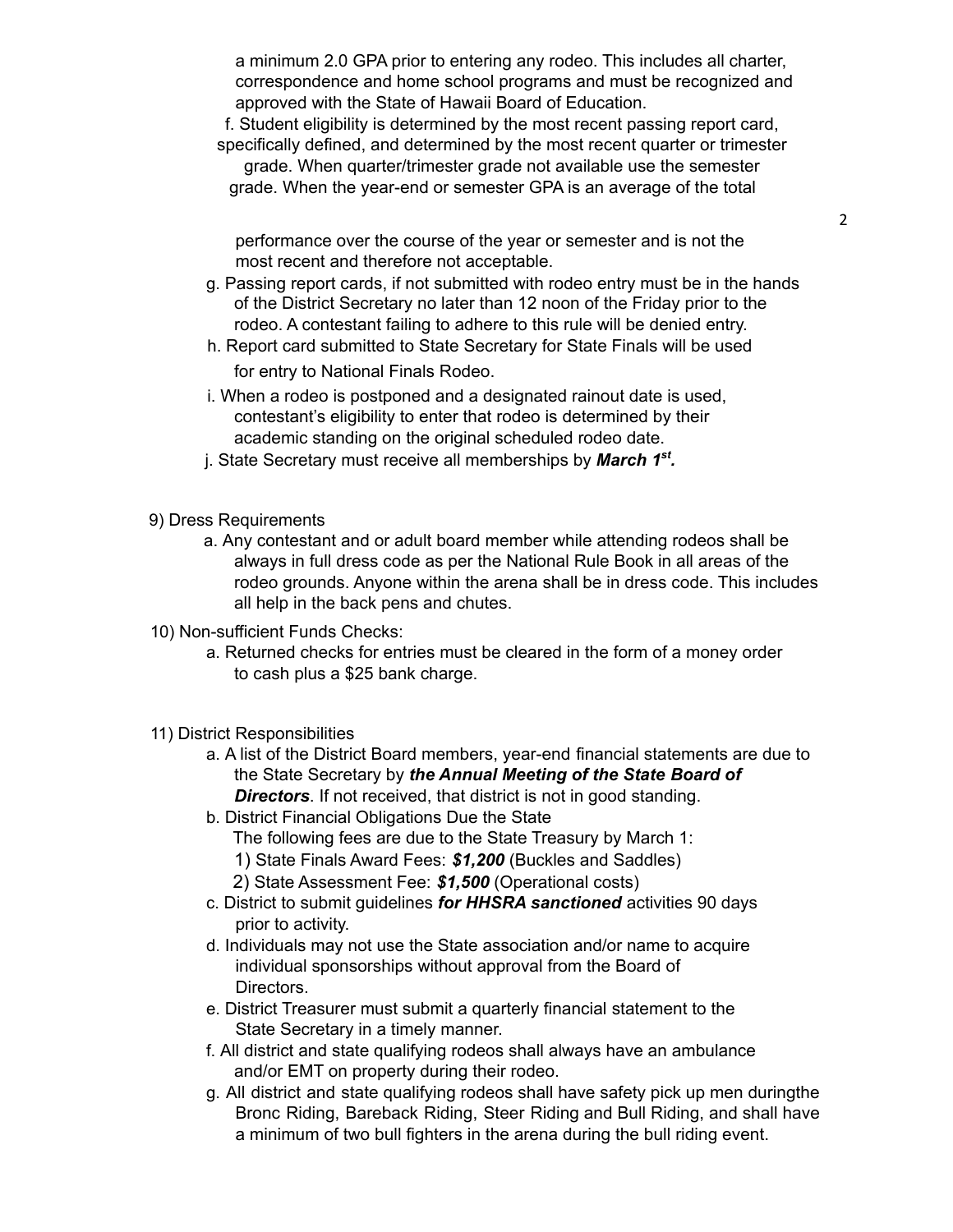- h. Districts shall be required to submit a copy of their district policy to the State Board of Directors for approval each year prior to the *Districts first rodeo*. Should a district make no new submittal of their policy, the previous year's policy shall remain in effect for that district for that year.
- i. District Directors and the District Board members shall be responsible for the actions of their district members both contestants and adults. If any adult or contestant causes a disruption that may jeopardize the mission of the Association, that or those individuals will be dealt with accordingly and efficiently, which may include probation and up to and including termination of membership. If the district director and/or the District Board cannot handle said situation and individuals, the Executive Committee will take action.
- j. All District Directors or District Secretaries shall submit a copy of any printed material distributed to their membership relating to HHSRA Bylaws, Policy or Rodeo System to the State President and State Secretary.
- k. The Executive Committee shall be notified of all disciplinary action taken by District Board prior to execution.
- *l. Every District Board must give reasonable notice to the Junior National Director of all district meetings. The Junior National Director shall be included in communication regarding meetings and provided a copy of meeting minutes. Abuse of this policy can lead to disciplinary action.*
- 12) Event Rules:
	- a. Safety: No contestant shall compete on a horse in any event that poses a danger to the rider, and/or horse, spectator, other contestants, or rodeo personnel in or around the event area. If a danger is identified, the district director, arena director, or flagman shall have the right to disqualify the horse and/or contestant from that rodeo.
	- b. Points: In keeping track of points, points awarded to a contestant at any rodeo shall be his/her points at the end of said rodeo. If there is any discrepancy on the points awarded, that issue needs to be resolved prior to the completion of said rodeo. Once the rodeo has ended, District Secretaries must submit their points and copies of their members' most recent report card to the State Points Keeper and State Secretary within seven (7) days. Once those points are sent, those points will be final. Additionally, a copy must be sent to the State President and the Junior National Director.
	- c. Every district to use standardized rodeo forms supplied by State Secretary. Failure to comply will result in probation.
	- d. Districts shall hold twelve (12) qualifying one go-round rodeos per year/season.
	- e. Students must check in at the rodeo by the closing time of registration of each rodeo. Refusing to contest is considered a turnout for the rodeo. Contestants are to contact the district rodeo secretary if they cannot make the check in time and/or grand entry to be able to make their run. By contacting the rodeo secretary, they may still be able to take their run. If the contestant is on grounds and missed their event, they are a turnout for that rodeo. This decision shall be left up to the Arena Director whose decision

3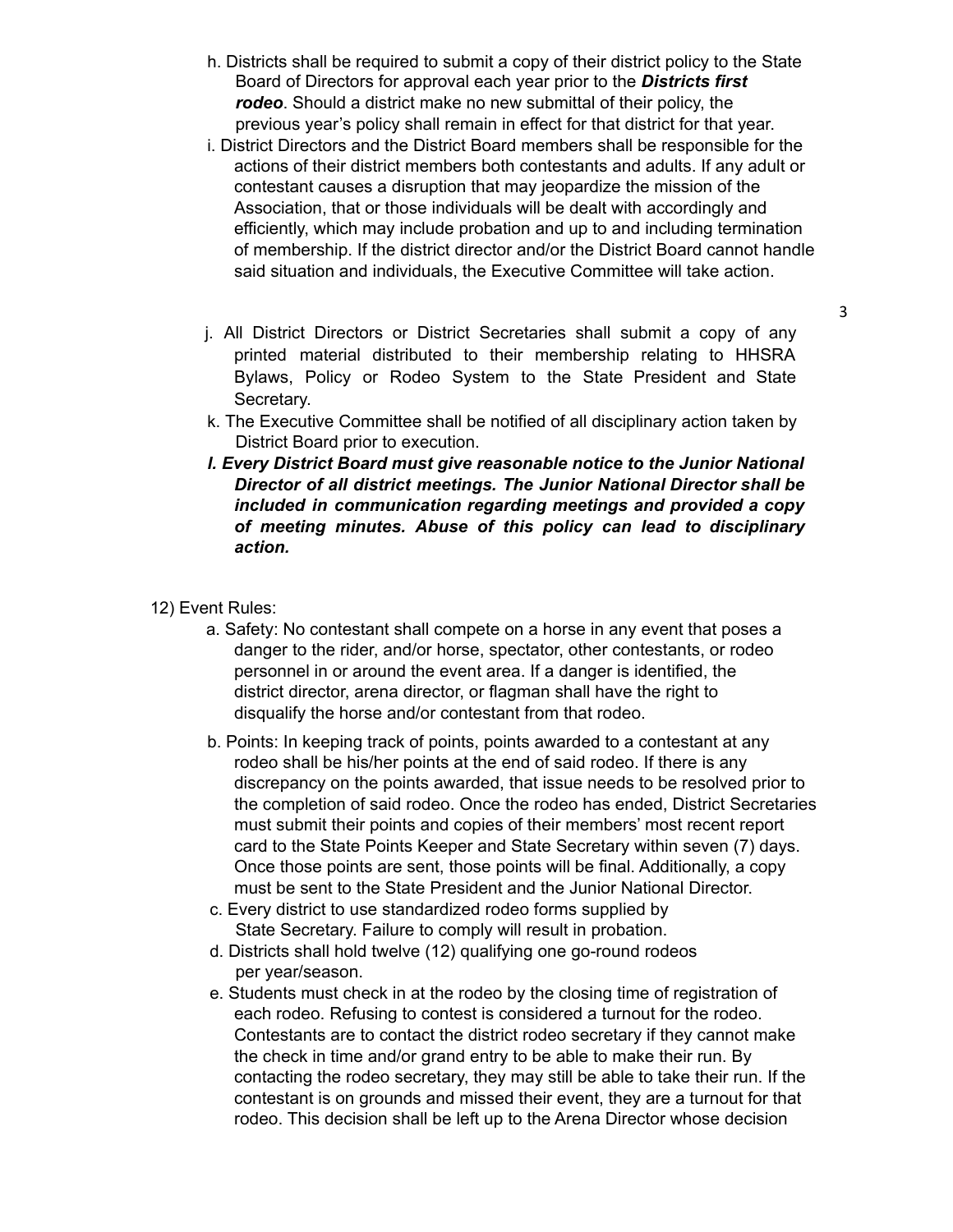SHALL BE FINAL.

- f. Cutting: HHSRA shall perform a draw for each go of the cutting performed at all HHSRA rodeos. If the cutting event is held at another location or date other than the rodeo, a check-in will be made available at that location for cutting contestants. If a contestant turns out of a rodeo, but appears for check in for cutting, he/she will be able to compete. Cuttings are to be offered to all contestants in the district. A minimum of two head of cattle per contestant is required. The State Board shall, prior to the start of the rodeo season, select or not the "cutting option" as per the NHSRA Rule Book. The State Board will also determine how the cutting points will be used towards the district buckle and all-around titles and for the State buckle and all-around titles. Once determined, the decision on cutting points along with the rest of the event points determination and use thereof shall be distributed by the State Secretary to the entire contestant membership, as to provide clarification on the points system.
- g. Reined Cow Horse (RCH): HHSRA shall perform a draw for each go of the RCH performed at all HHSRA rodeos. If the RCH event is held at another location or date other than the rodeo, a check-in will be made available at that location for RCH contestants. If a contestant turns out of a rodeo, but appears for check in for RCH, he/she will be able to compete. RCH are to be offered to all contestants in the district. The State Board shall, prior to the start of the rodeo season, select or not the "RCH option" as per the NHSRA Rule Book. The State Board will also determine how the RCH points will be used towards the district buckle and all-around titles and also for the State buckle and all around titles. Once determined, the decision on RCH points along with the rest of the event points determination and use thereof shall be distributed by the State Secretary to the entire contestant membership, as to provide clarification on the points system.
	- h.Bareback Riding: It shall be mandatory that all bareback horses must have halters on during the competition.
	- i. In the Saddle Bronc, Bareback, *Saddle Steer, Bareback Steer* and Bull Riding, all contestants must wear a protective vest *and mouth piece* to minimize injury to the upper body. A helmet is mandatory *except in the High School Saddle Bronc and Bareback events (Horse).* Each District must implement this as a mandatory ground rule.
- j. Qualifying Rodeos: District Rodeos 1-12 are qualifying rodeos, which includes the district finals. To be eligible to compete at the State Finals Championship Rodeo, a contestant must compete in that event in at least four (4) qualifying district rodeos.
- k.Shooting: The NRA Safety Certification or RSO (Range Safety Officer) Range Safety and Training session is mandatory to compete in the shooting events at the State Finals regardless of event location. If shooting in both the Rifle and Shotgun (HS only) you need to complete the certification course for each one. Each district must hold two (2) qualifying district shoots in order to enter State Finals.

4